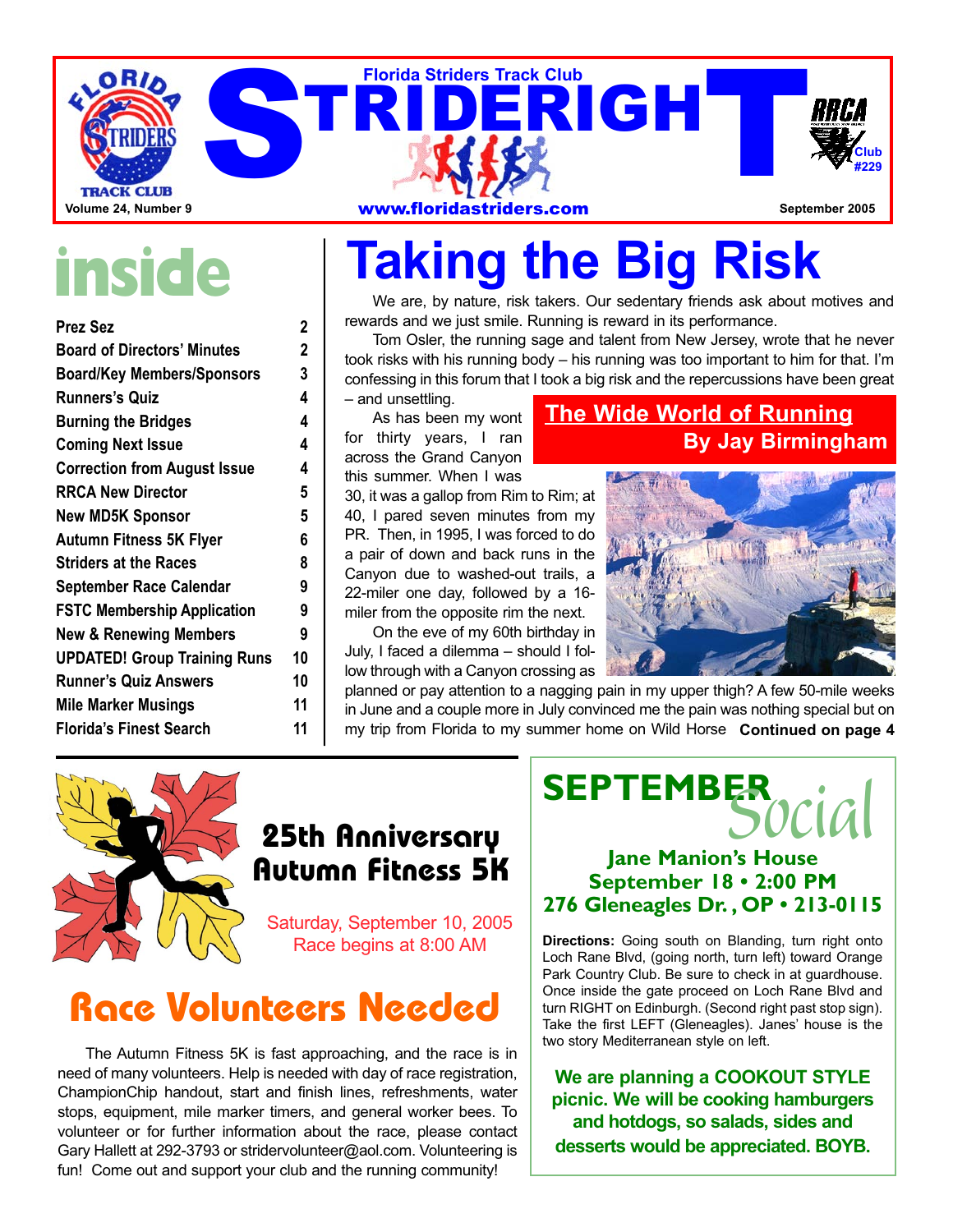

# *Prez Sez Prez Sez*

You sure do not have to look far to find Striders

doing great things. Don't miss the article by **John Tenbroeck** sharing the well deserved USATF Masters awards earned by our very own **Patti Stewart-Garbrecht** and **John Metzgar**. A whole new award needs to be established for the GatorAde Generosity Category and promptly given to **Kathy Murray**. For those of you who don't run from Sun Tire on Sunday mornings, you may not be aware that Kathy has been taking the extra time and money to make sure that there is an ample supply of GatorAde ready for the parched crowd at the 6 mile mark. The time alone is pretty amazing considering she usually starts her long runs with a 5:00 a.m. group and then joins the 6:30 crowd for another loop! She refuses reimbursement but will accept donations to the MS150 as part of her MS150 ride each year. Thank you for making all of our runs more enjoyable Kathy.

While speaking of enjoyable, thanks to **Warner and Lou Millson** for hosting our September social. There was a good crowd there to enjoy the myriad of delicious dishes brought to the pot luck dinner. Of course, the view of Dr.'s Inlet from their beautiful home, along with lots of good company, made for an excellent combination. If you have not been taking advantage of these monthly socials please let me recommend you give them a whirl. Even if you have never been before, you will quickly feel at home with fellow Striders who make it impossible to be a stranger for long.

It is now time for a shameless plug of the **Autumn Fitness 5K & One Mile Fun Run**. It features not only the prettiest course you will ever find along the St. Johns River, there will also be 1000 Krispy Kreme doughnuts (thank you **Krispy Kreme**) available to stoke your post-race appetite along with other goodies. Door prizes include unrestricted gift certificates to Carrabba's as well. Thanks Carrabbas. Sign me up!

Please let me hear from you if there is something we are doing great or something we need to improve. You can reach me at 272-1770 or BobBoydFL@Comcast.net. ●

### **Board of Directors' Minutes, 08/9/05**

**By** Bob Boyd<br> **Action items:** Bob to follow up with JTC and 1st Place Sports on beer liability issues.

> Frank to transfer \$10,000 from checking into an 18-month CD. Kent to finalize plans for October dinner social with speaker (tentative date Oct. 13).

> The meeting was called to order at 7:00 PM. Directors absent: Karin Glenn, John Powers, and Patti Stewart-Garbrecht. Glenn Hanna also attended. We welcomed Kim Hoyt as our newest board member.

> Frank Sutman took minutes due to Karin's absence. The previous meeting minutes were approved as written. The treasurer's report for July showed the deposit of the Memorial Day proceeds and was filed as written.

> **Investments –** Frank made a motion to transfer \$10,000 from the checking account into an 18-month CD where the interest rate can be "bumped up" once. The current yield on the 18-month CD is 3.51% while the checking account yields 0.25%. The recommended amount was based upon the assumption that board sentiment would be fiscally conservative over the next few years. After discussion, the motion passed unanimously.

> **Hog Jog Budget Review –** Bob presented Steve Bruce's proposed race budget. The budget shows a net profit of \$1348 versus a club budget profit projection for the race of \$1250. A motion was made to accept the budget and passed unanimously. The race date is November 12.

> **Race Status Update –** Autumn Fitness has two new financial sponsors. Bob reported that we are very pleased to have Orange Park Medical Center (\$2500) and Tandem Rehab. (\$1000) as new race sponsors. Race planning is well underway and going well. Gary Hallett is still in need of volunteers. All checks have now cleared the Memorial Day account for 2005.

> **Membership Report –** Tanys reported we have 455 memberships, including 166 family memberships. We had a higher than usual number of non-renewals in April and May. No explanation for the aberration is apparent at this time. New memberships from the flyers stuffed in the Memorial Day race packets were minimal. We will try again with membership flyers in the Autumn Fitness race packets, and Mike Ford will distribute them throughout the elementary schools.

> **Beer at Strider Races? –** Bob put forth this idea based upon discussion at the RRCA convention. Some there thought it increased attendance at events. The only current race venue that would be a possibility would be the Orange Park Kennel Club, of course having to first obtain their permission. Discussion points were around liability, limiting liability by having employee(s) of the beer distributor or restaurant serve the beer, and the pros and cons on effect of club image and race participation. In the end, the board was not opposed to exploring the idea further, assuming that a vendor would provide the beer and serve as sponsorship. Bob agreed to follow up with the JTC and 1st Place Sports to see how the handle the liability issues. No motion was made to pursue this for a specific race at this time.

> **Social Status –** Friday, Aug. 19, 6:30 PM – Warner and Lou Millson's home. Sun., Sept. 18, 2 PM – Jane Manion's home. Jane and Doug Alred have agreed, based upon availability, to speak for an October dinner social. The topic will be a behind the scenes look at the logistics and planning required to organize the Gate River Run. The proposed date is Thursday evening, October 13. Kent needs to finalize the venue in the next few weeks so we can do the proper advance promotion. The San Marco Knights of Columbus Hall is proposed, but he has been having trouble contacting them. November (date TBD) will be at Patti Stewart-Garbrecht's home. December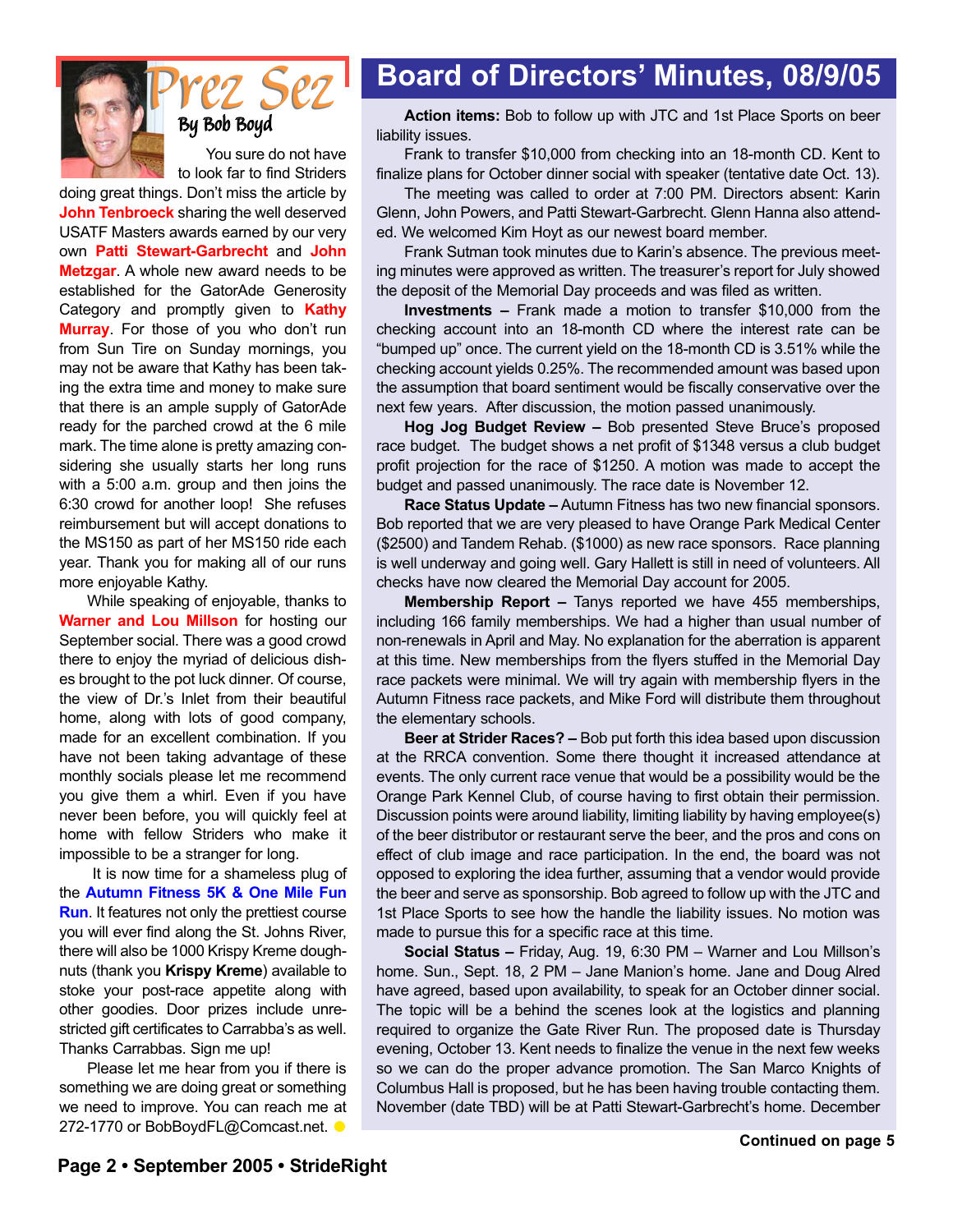

#### **Mike Shad & Nissan** 269-9400 Run to the Sun The Florida Striders Track Club is incorporated as a non-profit organization under the laws of Florida and is granted federal tax exempt 501(c)3 status under the blanket exemption of the RRCA ID#74-2194707. StrideRight is published monthly at P.O. Box 413, ville Kennel Club Orange Park, FL. Non-profit Organization Bulk Rate .<br>Orange Park Kennel Club postage is paid at Orange Park, FL. **CENTEX HOMES Run to the Sun** Autumn Fitness 5K Run to the Sun 8K **PINCH-A-PENNY** POOL·PATIO·SPA **Publix The Perfect People Supermarket** For A Perfect Pool® **Charities** orange park **Prudential** *D* Financial POWER HOUSE 611 Blanding Blvd **Dennis M. Axman** 1 Mile South of Kingsley **CLU, ChFC, AEP, CFP** 272-2272 904-313-2195 **Memorial Day 5K** Memorial Day 5K Smoak, Davis **General** MYERS & Nixon LLP **DENTISTRY Truck** (904) 396-5831 **Equipment & Trailer Sales,** Autumn Fitness 5K Inc. Village Bread Garber Chevrolet  $\epsilon$ Market BLUE RIDGE Green Cove Springs, Florida Krispy Kreme **Memorial Day 5K Florida Heart** Bičyčle We Care For Your Heart  $Outpos$ 1560-4 Business Ctr Dr clay County \* Fleming Island - Orange Park

215-6885

HUMANE SO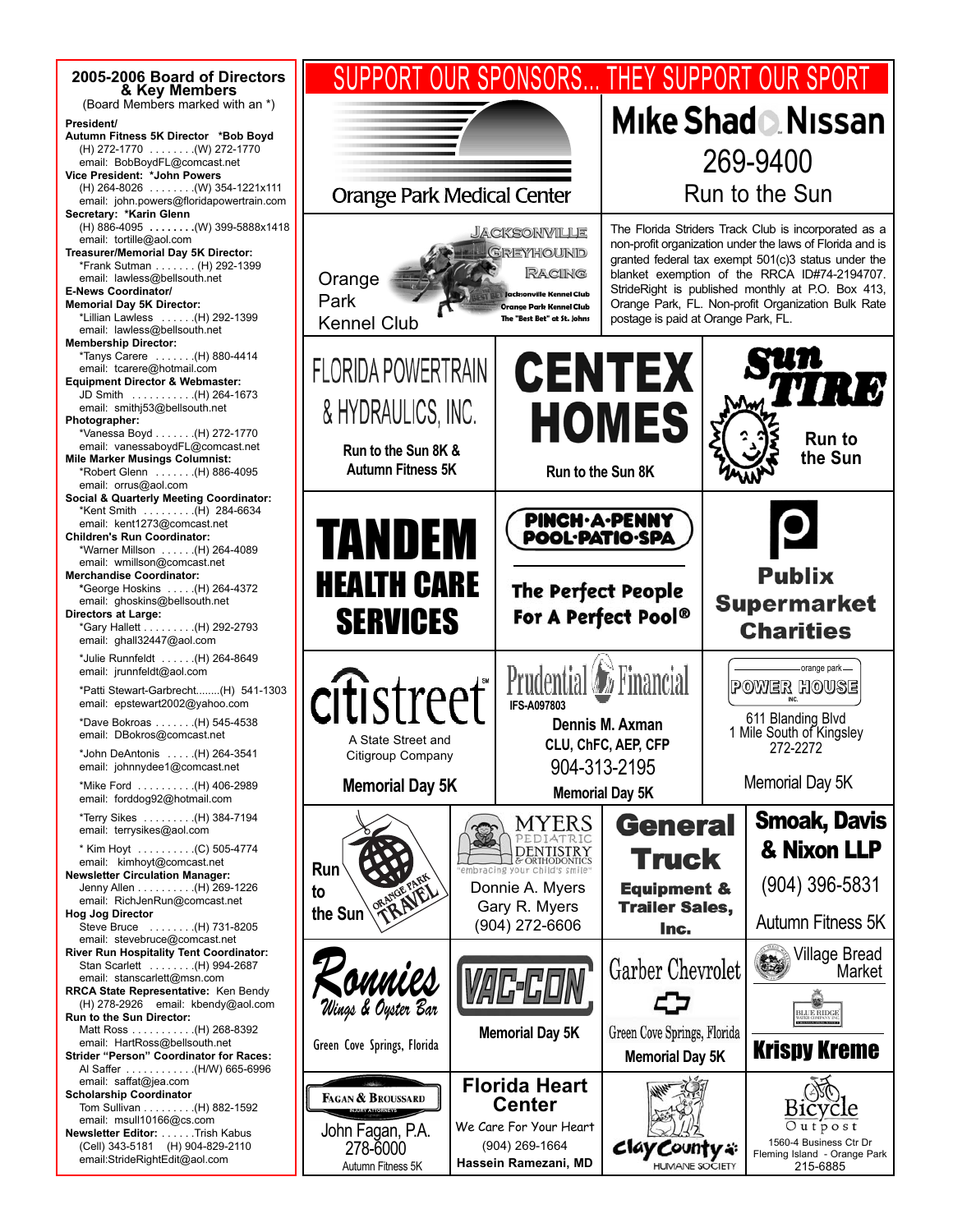#### **TAKING THE BIG RISK**

Continued from page 1

Mesa in Colorado, the pain became more problematic.

As the trip approached, it took longer each morning to loosen up. I ran the Great Sand Dunes, a difficult 7-miler over 700-foot-high sand mountains one week before. Four days out, I decided if I could get through my hilliest run on the mesa without difficulty, I'd do the Canyon. I was numb in the thigh by two miles and was happy with my effort.

For three days, I walked with a bit of limp, imagining I was healthier with each passing day.

Then, at 4:30 a.m. on July 19, Chris Holstein, a St. Johns senior, and I, hit the South Kaibab Trail, bedecked in desert shirts, draped hats, and six water bottles. Debbie Scott drove around to the other side, expecting us in six hours or so.

Jogging everything run-able, we got to the Colorado River in two hours, a mile of descent over rocks, steep steps, and mule droppings. I felt no pain. The left leg lagged a bit but

### **Runner's Quiz** *By Jay Birmingham*

1. Which is longer, 8 km or 5 miles?

2. When was the current marathon distance of 26 miles, 385 miles first run?

3. Where did the term marathon come from?

4. Why are the sixth and seventh runners on a cross country team called "pushers"?

5. What is the "Bell Lap"?

**See page 10 for answers**

#### was fully functional. Two hours of ascending from Phantom Ranch up the North Kaibab Trail went smoothly, too.

The temperature was now over 100 degrees but we had ample water. As we hiked and jogged into our fifth hour, however, the two Power Bars we had eaten en route were digested and converted to ATP. None remained. We "bonked", as they say.

Konner Sawicki, another St. Johns student, descended from the North Rim but brought no extra provisions so we turned him around five miles from the top and he narrowly beat us to the trailhead. Holstein and I trudged up the dusty trail, the only encouraging sign that we were moving being the other hikers we passed.

Debbie met us a half-mile from the finish, the huge bottle of Gatorade she brought absorbed and metabolized in seconds by our famished bodies. I completed the crossing with tremendous relief and the expected satisfaction. Chris was glad to be done, too, happy that he hadn't powered away from me early in the day when he was stronger. We completed the 22-mile crossing in just over eight hours. Rangers had tried to stop us, other hikers were taking from two to four days to complete the trek, but we had crossed the Grand Canyon between dawn and mid-afternoon.

I haven't run since. I cannot run. The pain moved from quadriceps to hip to buttock and back to the quads. The damage is now (obviously) in the hip socket and I hope another few weeks will heal me. Was it worth it? Athletes always claim it is, no matter the trauma or outcome. But I miss my running. I needed a challenge and a successful run but now I am lame.

Perhaps I will become a cyclist if I cannot mend. Or a swimmer. Or take up chess. Or get a hip replacement – they do that, don't they?

So, take good care of your running body. Don't take chances with your running health. We both want to be out there on the road, don't we, for years to come?  $\bullet$ 

### **CORRECTION:**

In the August issue of the StrideRight, the photo credit for this image was incorrect. Marla Martoglio was the actual photographer. Sorry for any inconvenience this may have caused. And thanks to Norm for brining it to my attention!





**Trish Kabus and Kent Smith at the last race held on the old bridges in Chalerston, SC on July 30, 2005.**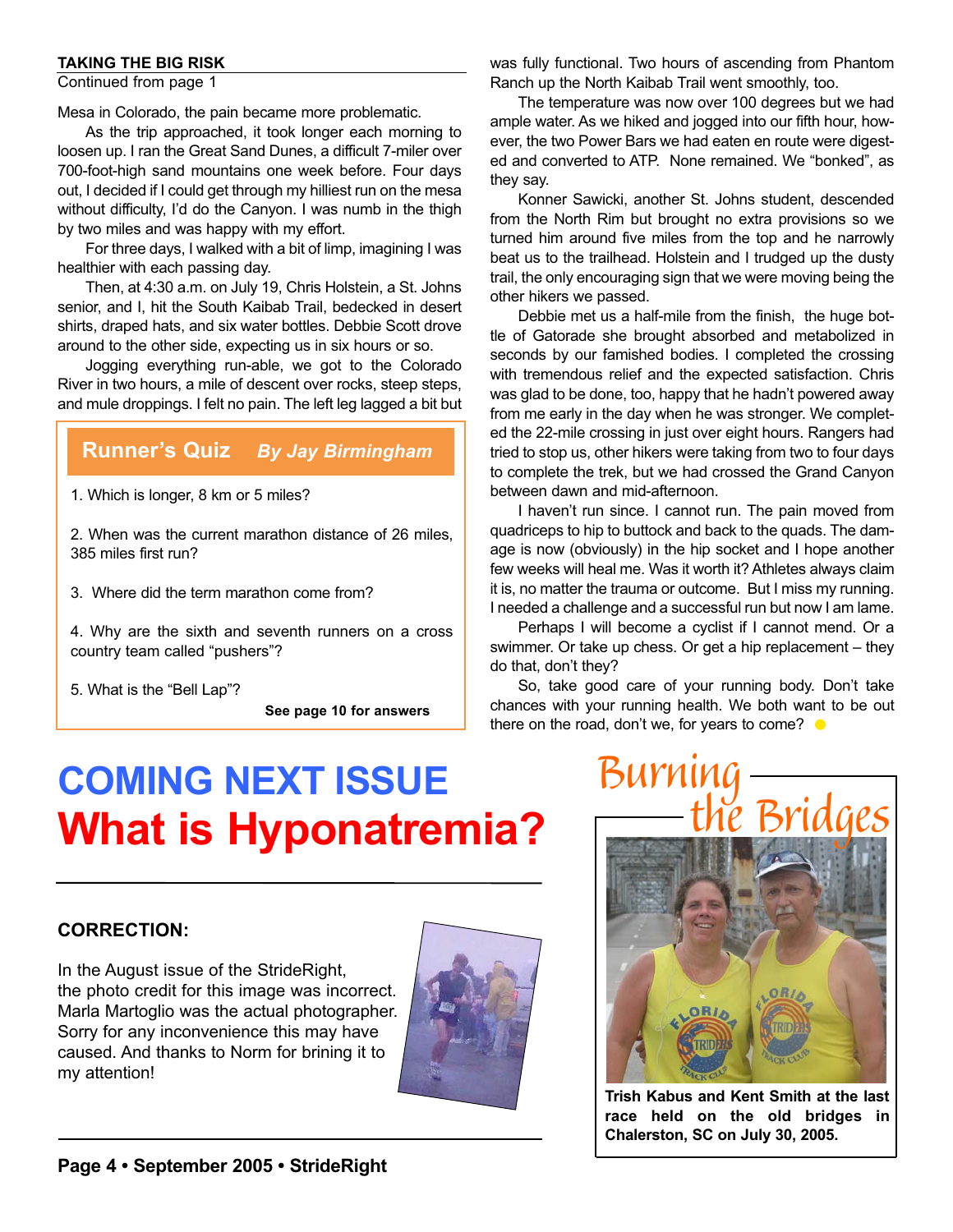#### **BOARD OF DIRECTOR'S MEETING MINTES**

Continued from page 2

(date TBD) will likely be at Robert and Janet Irvin's home.

**Open Forum –** Bob is developing detail on beginning runner clinics. Hopefully a clinic will start in Orange Park in mid-November. The proposed location will be one weekday evening per week at the St. John's Country Day School track. It will likely be a 10-week class. Several people will likely help coach. Frank, Lillian, and Danny Weaver represented the club at the CitiStreet health fair on August 8. They made contacts with over 50 people either already running or walking, or considering starting an exercise program. It was a good experience, and a great example of adult running community outreach.

The next meeting will be Tuesday, September 13 at the Orange Park Library.

The meeting was adjourned at 8:03 PM.  $\bullet$ 

Respectfully submitted, Frank Sutman



**The photo above shows our Vice President, John Powers, presenting an appreciation award to Ron Harris, General Manager of Garber Chevrolet in Green Cove Springs. Garber Chevrolet was a new sponsor this year for the Memorial Day 5K. Our generous sponsors really do make a difference in our community so please thank them for their support when you get an opportunity. All of our sponsors are shown on page 3 of our newsletter each month. The partnership between our club members, and our sponsors, made it possible to put approximately \$10,000 towards children's running programs and scholarships in the last 2004/2005 school year along with supporting our club's many activities.**

### **Road Runners Club of America Names New Executive Director**

### *Jean Knaack Assumes Duties August 1st*

**Columbia, MD –** July 29, 2005 - Road Runners Club of America (RRCA) President Bee Andrews today announced the selection of Jean Knaack of Arlington, Virginia as RRCA Executive Director. Knaack was selected from over 70 highly qualified candidates according to Search Committee Chair and RRCA



Western Region Director Lisa Paige. The finalists were interviewed in person by the RRCA Board in early July and the decision to hire Knaack was unanimous.

Knaack will officially begin in the RRCA leadership position on August 1st. Most recently she has been serving as Vice President, Finance and Operations for a firm that provides management services and public policy consultation to non-profit healthcare associations. The remainder of her professional career has included several high-level management positions with prominent non-profits in the Washington, DC area. Her educational background includes a Masters in Public Administration with a concentration in non-profit management. Knaack is an avid runner, masters swimmer and competitive triathlete.

"We are thrilled to have someone as superbly qualified and enthusiastic as Jean. The RRCA Board has immense confidence in her and her ability to move the organization forward so the sport and our members benefit," said RRCA President Bee Andrews.

Knaack added, "I am excited and honored to have been selected as the new Executive Director of the Road Runners Club of America. The RRCA's long history of leadership and grassroots development programs, coupled with the strong support of members throughout the country is truly motivating. I am looking forward to working closely with our members, the Board of Directors, and all our many supporters as together we lead a reenergized RRCA forward."

The Road Runners Club of America is a non-profit organization of more than 670 running clubs and 160,000 members across the United States. The RRCA member chapters organize races and training runs, provide safety guidelines, promote children's and masters' fitness running programs and offer social activities.  $\bullet$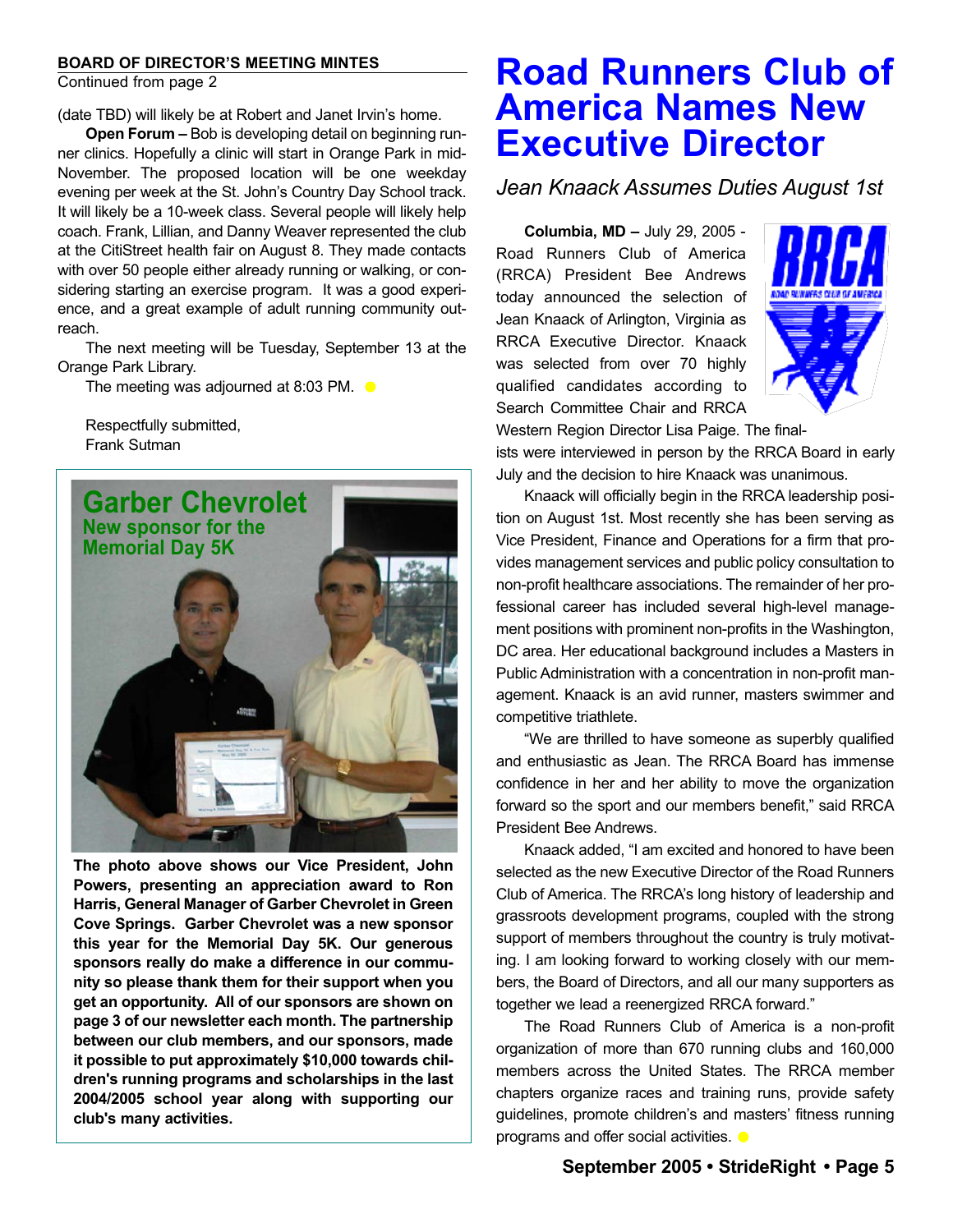

**Autumn Fitness 5K**

### **Saturday, September 10, 2005 ·8:00 AM**

**HEY KIDS!** There is a FREE one mile Fun Run at 9:00 AM with awards for all finishers and \$1800 in participation money for the elementary schools!



**Orange Park Kennel Club**

GREYHOUND RACING **Kennel Club** ge Park Kennel Club The "Best Bet" at St. Johns

**Orange Park Medical Center** 

This **RRCA 5K State Championship 5K** Race starts and finishes at the Orange Park Kennel Club, is a USATF Certified Course (FL-02016DL), stays off of U.S. 17, and is mostly along the beautiful St. Johns River.

5K AWARDS: Top 3 Male & Female; Top Masters & Grand Masters; plus Top 3 in each age group, Male & Female: **AGE GROUPS**: 10 & under, 11-14, 15-19, 20-24, 25-29, 30-34, 35- 39, 40-44, 45-49, 50-54, 55-59, 60-64, 65-69, 70-74, 75-79, 80 & over. (No multiple awards) Walkers are invited to join us, however there will be no Walking Awards category in this race. **FUN RUN:** One mile Fun Run starts at **9:00 AM.** There is no charge for the Fun Run, but all runners must complete an entry form. Ribbons awarded to all finishers.

**RACE PACKET PICKUP:** Orange Park Kennel

Club on Race Day. Day of race registration will begin at 6:30 AM.

**COST:** Entries by August 31st - \$14\* (Striders & Military - \$12\*); Sept 1st -9th - \$17(Striders & Military -\$15<sup>\*</sup>) Day of Race entries are \$20\*\*.

\*There is an additional \$2 discount if you have your own ChampionChip except for day of race Registration (see entry form to enter your personal chip number.)

\*\*There are no discounts available for Day of Race Registration and personal ChampionChips cannot be used.

**Registration includes:** Post-race refreshments; & race results, which can be viewed at www.FloridaStriders.com. T-Shirts are guaranteed to all pre-registered 5K entrants. **Make check payable to:** Autumn Fitness 5K **Mail completed application & check to:**  Autumn Fitness 5K

591 Clermont Ave. S. Orange Park, FL 32073. Race fees are non-refundable. **More Information:** Contact Bob Boyd at 272-1770, BobBoydFL@comcast.net or www.floridastriders.com.

|                                                                                                                                                                                                                                                                                                                                                                                                                                                                                                                                                                                                                                                                                                                                                                                                                                                                                                                                                                                                                                                                                                                                                                                                                                                                                                                                                                                                                                                                                                                                                                                                                                                                                                                                                                                                                                                                                                                                                                             | <b>AUTUMN FITNESS 5K ENTRY FORM</b> | <b>RACE# (FSTC USE</b><br>ONLY)                            |                                                                                         |                         |
|-----------------------------------------------------------------------------------------------------------------------------------------------------------------------------------------------------------------------------------------------------------------------------------------------------------------------------------------------------------------------------------------------------------------------------------------------------------------------------------------------------------------------------------------------------------------------------------------------------------------------------------------------------------------------------------------------------------------------------------------------------------------------------------------------------------------------------------------------------------------------------------------------------------------------------------------------------------------------------------------------------------------------------------------------------------------------------------------------------------------------------------------------------------------------------------------------------------------------------------------------------------------------------------------------------------------------------------------------------------------------------------------------------------------------------------------------------------------------------------------------------------------------------------------------------------------------------------------------------------------------------------------------------------------------------------------------------------------------------------------------------------------------------------------------------------------------------------------------------------------------------------------------------------------------------------------------------------------------------|-------------------------------------|------------------------------------------------------------|-----------------------------------------------------------------------------------------|-------------------------|
|                                                                                                                                                                                                                                                                                                                                                                                                                                                                                                                                                                                                                                                                                                                                                                                                                                                                                                                                                                                                                                                                                                                                                                                                                                                                                                                                                                                                                                                                                                                                                                                                                                                                                                                                                                                                                                                                                                                                                                             |                                     |                                                            |                                                                                         |                         |
| First Name                                                                                                                                                                                                                                                                                                                                                                                                                                                                                                                                                                                                                                                                                                                                                                                                                                                                                                                                                                                                                                                                                                                                                                                                                                                                                                                                                                                                                                                                                                                                                                                                                                                                                                                                                                                                                                                                                                                                                                  |                                     | Last Name                                                  |                                                                                         | Ever run/walked a race? |
|                                                                                                                                                                                                                                                                                                                                                                                                                                                                                                                                                                                                                                                                                                                                                                                                                                                                                                                                                                                                                                                                                                                                                                                                                                                                                                                                                                                                                                                                                                                                                                                                                                                                                                                                                                                                                                                                                                                                                                             | XL                                  | <b>RUN</b><br><b>FUN RUN</b><br>(no charge)                | Personal<br>Champion                                                                    |                         |
| Age<br>Sex                                                                                                                                                                                                                                                                                                                                                                                                                                                                                                                                                                                                                                                                                                                                                                                                                                                                                                                                                                                                                                                                                                                                                                                                                                                                                                                                                                                                                                                                                                                                                                                                                                                                                                                                                                                                                                                                                                                                                                  | <b>Adult Sizes</b>                  |                                                            | Chip # (can NOT be used for Day of Race registration)                                   |                         |
|                                                                                                                                                                                                                                                                                                                                                                                                                                                                                                                                                                                                                                                                                                                                                                                                                                                                                                                                                                                                                                                                                                                                                                                                                                                                                                                                                                                                                                                                                                                                                                                                                                                                                                                                                                                                                                                                                                                                                                             |                                     |                                                            |                                                                                         |                         |
| Street Address (include apt. number)                                                                                                                                                                                                                                                                                                                                                                                                                                                                                                                                                                                                                                                                                                                                                                                                                                                                                                                                                                                                                                                                                                                                                                                                                                                                                                                                                                                                                                                                                                                                                                                                                                                                                                                                                                                                                                                                                                                                        |                                     |                                                            |                                                                                         |                         |
|                                                                                                                                                                                                                                                                                                                                                                                                                                                                                                                                                                                                                                                                                                                                                                                                                                                                                                                                                                                                                                                                                                                                                                                                                                                                                                                                                                                                                                                                                                                                                                                                                                                                                                                                                                                                                                                                                                                                                                             |                                     |                                                            |                                                                                         |                         |
| City                                                                                                                                                                                                                                                                                                                                                                                                                                                                                                                                                                                                                                                                                                                                                                                                                                                                                                                                                                                                                                                                                                                                                                                                                                                                                                                                                                                                                                                                                                                                                                                                                                                                                                                                                                                                                                                                                                                                                                        |                                     |                                                            | State                                                                                   | Zip Code                |
|                                                                                                                                                                                                                                                                                                                                                                                                                                                                                                                                                                                                                                                                                                                                                                                                                                                                                                                                                                                                                                                                                                                                                                                                                                                                                                                                                                                                                                                                                                                                                                                                                                                                                                                                                                                                                                                                                                                                                                             |                                     | Fee Enclosed \$                                            | Florida Striders Track<br>Club Member                                                   | Military                |
| <b>Telephone Number</b>                                                                                                                                                                                                                                                                                                                                                                                                                                                                                                                                                                                                                                                                                                                                                                                                                                                                                                                                                                                                                                                                                                                                                                                                                                                                                                                                                                                                                                                                                                                                                                                                                                                                                                                                                                                                                                                                                                                                                     |                                     |                                                            |                                                                                         |                         |
| BY MY SIGNATURE I ACKNOWLEDGE THAT: Participating in an organized running event is a potentially hazardous activity. I will not participate unless physically and medically able. I agree to abide by all decisions of race of<br>tive to my ability to safely complete the race course. I assume all risks associated with participating in this event including but not limited to: Slip/trip/fall, contact with other participants, weather conditions, traff<br>road/surface, all such risks being known and accepted. Having read this waiver and in consideration of entry into this event being accepted, I, for myself and anyone named or entitled to act on my behalf, waive and release<br>volunteers of the Florida Striders Track Club (FSTC), Road Runners Club of America (RRCA), the town of Orange Park and all sponsors, their representatives and successors, from all claims and/or or liabilities of any kind a<br>my participation in this event, including any liability that may arise out of negligence or carelessness by persons or organizations named in this waiver I agree and grant permission that should circumstances arise, I defe<br>and/or qualified persons as to my need to be examined and/or treated medically during the race. I agree that race officials and/or qualified persons have the right to disqualify and remove me from the race course should I<br>from a life threatening condition. I further grant to Releasees the right to use any and all photographs, images, or accounts of this event in any manner that it feels appropriate.I agree to abide by all RRCA Guidelines, i<br>limited to: No use of headphones or any other device that limits awareness of the participant or any type of wheeled conveyance (excluding use by handicapped or physically disabled participants). Animals are prohibited fro<br>course unless for the use and assistance of handicapped or physically disabled participants. |                                     |                                                            |                                                                                         |                         |
| Your Signature                                                                                                                                                                                                                                                                                                                                                                                                                                                                                                                                                                                                                                                                                                                                                                                                                                                                                                                                                                                                                                                                                                                                                                                                                                                                                                                                                                                                                                                                                                                                                                                                                                                                                                                                                                                                                                                                                                                                                              |                                     | Date                                                       | Parent's Signature (if under 18 years of age)                                           | Date                    |
|                                                                                                                                                                                                                                                                                                                                                                                                                                                                                                                                                                                                                                                                                                                                                                                                                                                                                                                                                                                                                                                                                                                                                                                                                                                                                                                                                                                                                                                                                                                                                                                                                                                                                                                                                                                                                                                                                                                                                                             |                                     | or drop off at 1st Place Sports in Orange Park on Wells Rd | Make Check Payable to: Autumn Fitness 5K · 591 Clermont Ave. S. · Orange Park, FL 32073 |                         |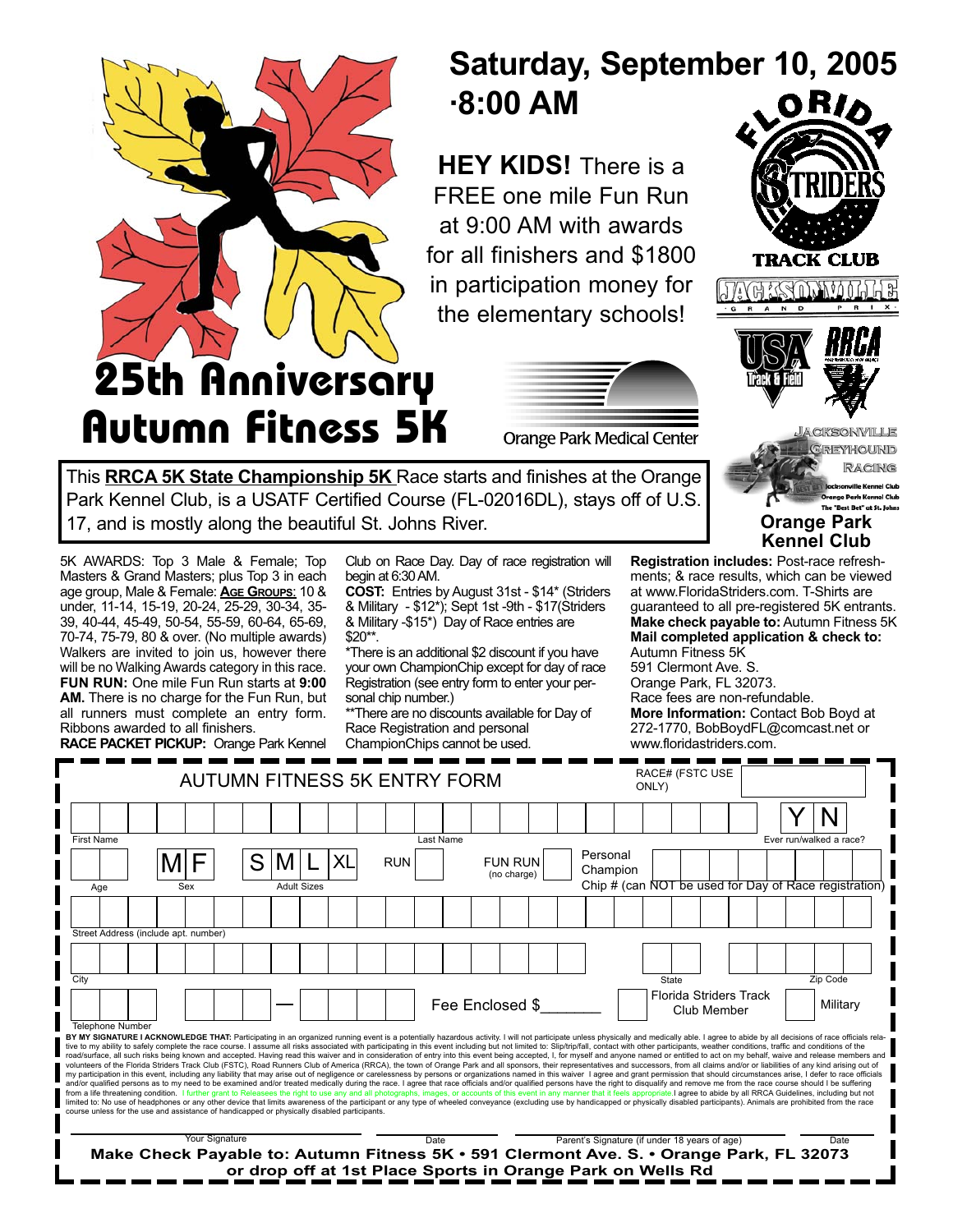## **Striders Earn Statewide USATF Awards**

#### By John TenBroeck

Florida Striders members Patti Stewart-Garbrecht and John Metzgar were among four Northeast Florida athletes to be honored at the awards luncheon of USA Track & Field's Florida Association Annual Meeting on August 20 in Jacksonville. Patti was recognized as the Outstanding Female Masters Long Distance Runner (LDR)



and John received the similar award as Outstanding Male Masters LDR.

Patti won the Female Masters title at the Marine Corps Marathon. She was unbeaten in local Masters competition and ran 1:22 at the Philadelphia Distance Classic HM.

John won all but one Masters title at the Jacksonville Grand Prix. In his first track race ever, he shattered the American Masters 20 km track record by more than three minutes and broke the Florida Masters 5 km track record by more than 30 seconds.

Two other Jacksonville residents also earned recognition. Michele Krueger won the Female Open LDR award based on her Grand Prix age group win and 6th place Overall finish at the Disney Marathon. Mike Brown earned the Masters Male Track and Field award in a season culminated by his win in the javelin at the World Masters Games. He also won the FSU Invitational javelin title – beating collegiate athletes 30 years his junior.  $\bullet$ 

**OCTOBER** *Happenings* **OCTOBER 9**

### *27th Jenny's Pennies Anniversary Celebration*

There is a long tradition of collecting any money found during the runs and giving it to Jenny Allen, who uses it to provide the goodies for our Sunday Morning Anniversary Celebration. Come help us spend Jenny's pennies! We'll provide champagne, orange juice and coffee. You can bring fruit, bagels, coffeecake, donuts, etc. to

share. Join us for a group picture and help celebrate The 27th Anniversary of our Sunday morning runs from Sun Tire on Blanding Boulevard in Orange Park. The party will start after the Sunday morning run. Jenny does a wonderful job and it is always a

very enjoyable time.

**OCTOBER 20** *Doug and Jane Alred "Behind the Scenes of the River Run"*

The Florida Strider **Speaker/Dinner Social** is scheduled for Thursday, the 20th of October.

The speakers will be Doug and Jane Alred.

They will give some insight on the "behind the scenes" preparation for the Gate River Run and all it entails.

Look for more information in next months StrideRight as to the location, menu and cost (or call and bug Kent Smith at 284-6634 or 655-1843 [cell] for the details before that!)

### **MORE INFO IN OCTOBER STRIDERIGHT**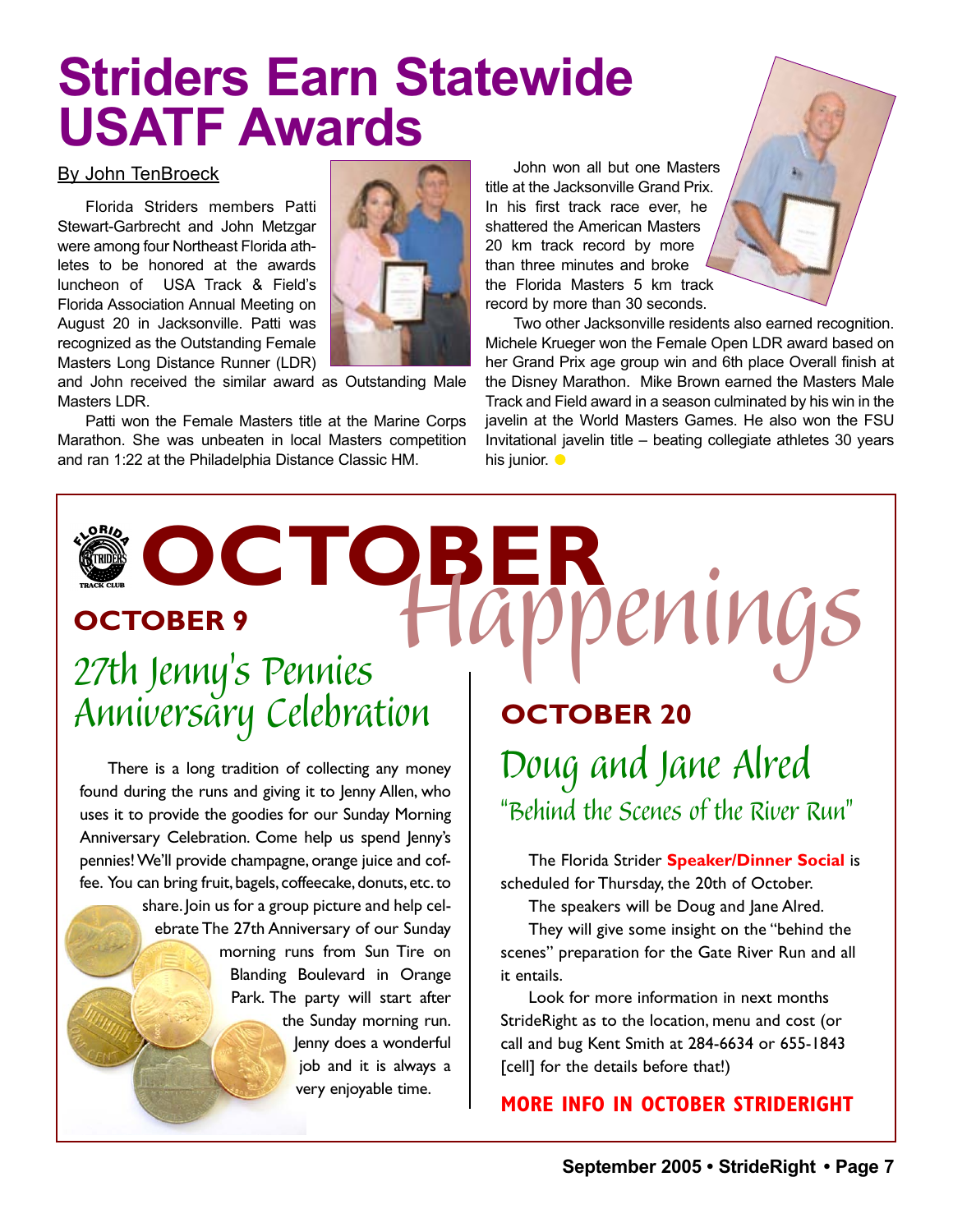To get your race results published, email StriderResults  $\bm{\varpi}$ aol.com

**SUURIS AL UNE NUCLES RACE RESULTS** 

| <b>SUMMER IN THE CITY 5K</b> |         | TOUR de PAIN · Jacksonville · August 12/13, 2005 - |                          |               |                             |        |                     |
|------------------------------|---------|----------------------------------------------------|--------------------------|---------------|-----------------------------|--------|---------------------|
| <b>Hemming Plaza, Jax</b>    |         |                                                    |                          |               |                             |        |                     |
| <b>July 23, 2005</b>         |         |                                                    |                          | 4 Mile        | 5K                          | 1 Mile | <b>Series Total</b> |
|                              |         |                                                    | John Metzgar             | 23:53 1st A/G |                             |        |                     |
| <b>Bill Dunn</b>             |         | 18:43 Masters                                      | Mark Woods               | 27:22         | 19:10                       | 5:32   | 52:04 3rd A/G       |
| Male                         |         |                                                    | <b>Victor Corrales</b>   | 28:24         | 19:32                       | 5:42   | 53:38 2nd A/G       |
| Patrick McKeefery            | 20:00   | 1st A/G                                            | Denise Metzgar           | 28:24 2nd A/G |                             |        |                     |
| <b>Frank Frazier</b>         | 21:55   | 1st A/G                                            | <b>Terry Sikes</b>       | 28:05         | 20:08                       | 5:56   | 54:09 3rd A/G       |
| Keith Poythress              | 22:25   |                                                    | <b>Gary Hallett</b>      | 30:29         | 21:04                       | 5:54   | 57:27               |
| Hernando DeSoto              | 22:45   |                                                    | John Dunsford            | 29:22         |                             |        |                     |
| Alberto Gonzalez             | 22:46   |                                                    | Randy Arend              | 29:55         | 21:51                       | 6:17   | 58:03               |
| <b>Robert Cox</b>            | 23:08   |                                                    | Paul Smyth               | 30:35         | 21:29                       | 6:30   | 58:34               |
| <b>Gary Gills</b>            | 23:11   |                                                    | <b>Steve Edgell</b>      | 31:18         | 21:34                       | 6:04   | 58:56               |
| <b>Thom Henkel</b>           | 24:34   | 2nd A/G                                            | Konner Sawicki           |               | 22:37                       |        |                     |
| David Rigdon                 | 25:13   |                                                    | Keith Poythress          | 31:01         | 22:52                       | 6:20   | 1:00:13             |
| Mary Ann Brown               | 25:25   | 1st A/G                                            | Raymond Ramos            | 32:07         |                             | 6:29   |                     |
| <b>Barbara Whitter</b>       | 25:40   | 1st A/G                                            | George Hoskins           |               | 23:24 2nd A/G               |        |                     |
| John Gauer                   | 26:03   | 3rd A/G                                            | Dan Ovshak               | 33:27         | 23:47                       | 7:02   | 1:04:16             |
| Claudia French               | 26:26   | 2nd A/G                                            | Dennis Lee               |               | 24:27                       |        |                     |
| Sue Whitworth                | 26:43   | 3rd A/G                                            | Jim Klein                | 34:46         | 24:42                       | 7:10   | 1:06:38             |
| <b>Mitchell Dressler</b>     | 27:10   | 1st A/G                                            | <b>Everett Crum</b>      | 35:58 2nd A/G |                             |        |                     |
| Linda Jackson                | 27:22   |                                                    | Mary Ann Brown           | 36:33         | 23:47                       | 6:27   | 1:06:47 2nd A/G     |
| Darrell Whitworth            | 28:00   |                                                    | <b>Barbara Whitter</b>   |               | 36:51 3rd A/G 26:10 3rd A/G |        |                     |
| Marie Bendy                  | 28:34   | 1st A/G                                            | <b>Chuck Bryner</b>      | 37:23         | 26:23                       | 7:23   | 1:11:09             |
| Kent Smith                   | 29:21   |                                                    | Sue Whitworth            | 37:55         | 29:59                       | 7:28   | 1:11:22 3rd A/G     |
| Ken Bendy                    | 29:47   | 1st A/G                                            | <b>Vicky Connell</b>     |               | 27:29                       |        |                     |
| Tom Sullivan                 |         | 29:47.01 2nd A/G                                   | Kacee Bryner             | 38:26         | 27:18                       | 7:59   | 1:13:43             |
| Freddy Fillingham            | 29:57   |                                                    | Melinda Terry            | 48:34         | 28:44                       | 7:21   | 1:14:40 3rd A/G     |
| Gordon Slater                | 31:27   | 3rd A/G                                            | Freddy Fillingham        | 40:39         | 28:24                       | 8:22   | 1:17:25 3rd A/G     |
| Sandra Shines                | 31:31   |                                                    | Roxanne Slater           | 39:24         | 29:52                       | 8:59   | 1:18:55             |
| Shirley Henkel               | 32:49   |                                                    | Tom Sullivan             | 42:18         | 29:12                       | 8:22   | 1:19:52 1st A/G     |
| <b>Charles Desrosier</b>     | 33:32   |                                                    | Dave Brokos              | 30:40         |                             | 7:06   |                     |
| Al Saffer                    | 33:36   |                                                    | Paul Kelley              | 41:33         | 30:51                       | 8:15   | 1:20:39             |
| Patt McEvers                 | 34:31   | 2nd A/G                                            | Margaret Tyburski        | 42:20         | 30:12                       | 8:40   | 1:21:12             |
| <b>Ginger Frazier-French</b> | 37:29   | 3rd A/G                                            | <b>Gordon Slater</b>     | 42:21         | 30:15                       | 8:48   | 1:21:44 2nd A/G     |
| Joe Connolly                 | 41:11   | 1st A/G                                            | Sally Sawicki            |               | 31:12                       |        |                     |
| Trish Kabus                  | 42:50   |                                                    | Sandra Shines            | 43:33         | 32:18                       | 8:45   | 1:24:36             |
| <b>ENDLESS SUMMER 10K</b>    |         |                                                    | Jonie Davis              | 45:24         |                             |        |                     |
| <b>St. Augustine</b>         |         |                                                    | Al Saffer                | 45:43         | 33:41                       | 9:48   | 1:29:12             |
| <b>August 20, 2005</b>       |         |                                                    | Dionne Blodgett          | 49:09         | 33:10                       | 8:46   | 1:31:05             |
|                              |         |                                                    | <b>Charles Desrosier</b> |               | 34:20                       |        |                     |
| <b>Bill Phillips</b>         | 44:43   | O/A Male                                           | <b>Patt McEvers</b>      |               | 34:25 2nd A/G               |        |                     |
| Robert Irvin                 | 57:56   | 1st A/G                                            | Michelle Ramos           | 49:26         | 35:02                       | 10:44  | 1:35:12             |
| Jim Kehr                     | 1:26:02 |                                                    | <b>Terry Bell</b>        | 51:25         | 37:28                       | 9:39   | 1:38:32             |
| <b>Christine Kehr</b>        | 1:33:37 |                                                    | Elda Bell                | 51:25         | 37:28                       | 10:42  | 1:39:35 2nd A/G     |
| Robin Zipperer               | 1:36:45 |                                                    | Jerrine Hamm             | 55:18         | 37:52                       | 11:12  | 1:44:22 1st A/G     |
| <b>Trish Kabus</b>           | 1:36.46 |                                                    | Dawn Hagel               |               | 42:18                       |        |                     |
|                              |         |                                                    |                          |               |                             |        |                     |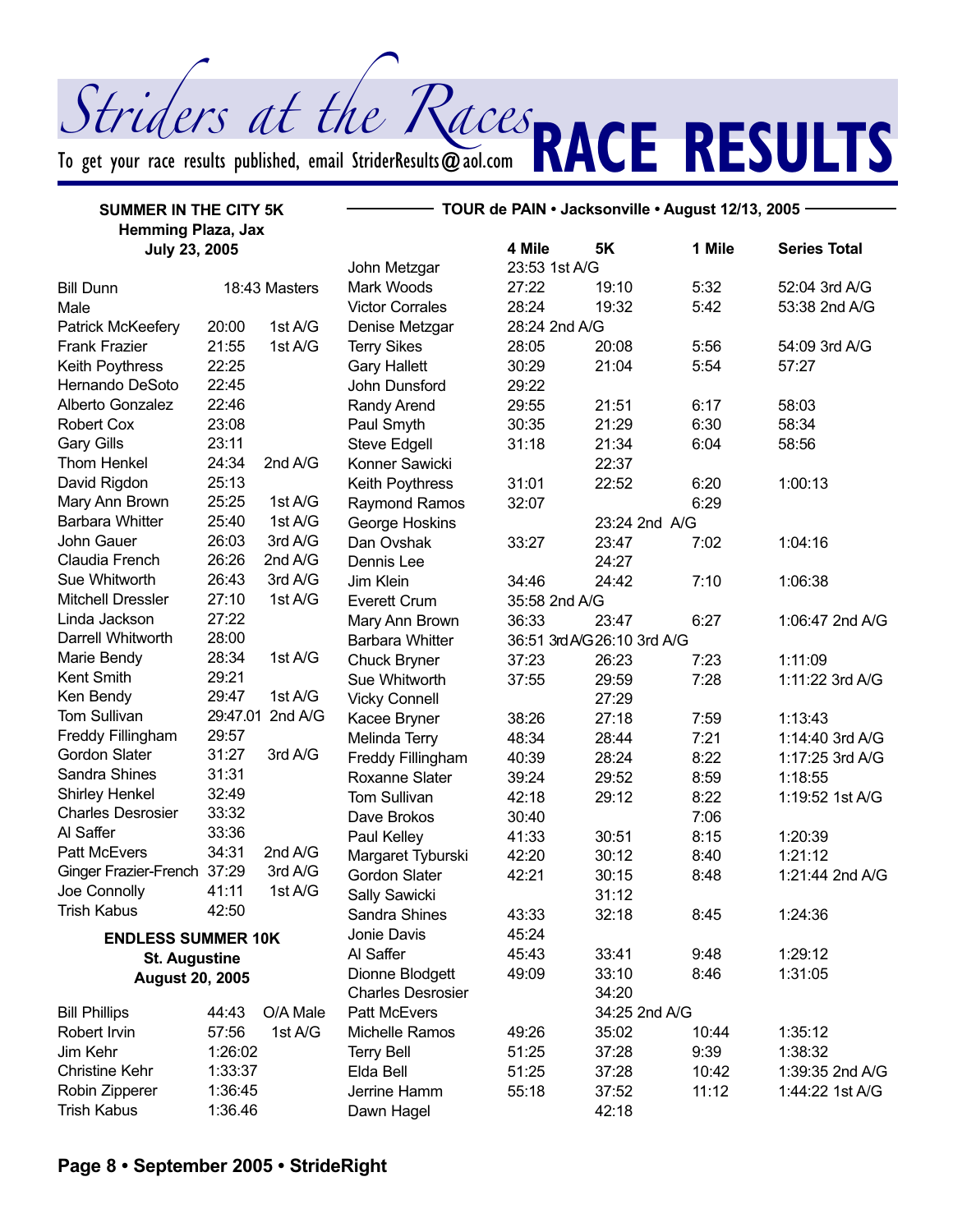### **September Race Calendar**

Published as a service. Accuracy is not guaranteed. If you would like your race listed: Contact Ken Bendy, RRCA State Rep. (N. Florida) (904) 278-2926 or E-mail kbendy@aol.com.

| for a NF list, with web links, see http://members.aol.com/rrcahtml/rrcacal.htm                                                                                         |                                                                                                                                      |                                                                      |                                                                                                                                                                                                                                                                                                                                                                                                                                                                                                                                                                                                                                                                                                                                                                                                                                                                                                                                     |                                                                                                                 |  |  |
|------------------------------------------------------------------------------------------------------------------------------------------------------------------------|--------------------------------------------------------------------------------------------------------------------------------------|----------------------------------------------------------------------|-------------------------------------------------------------------------------------------------------------------------------------------------------------------------------------------------------------------------------------------------------------------------------------------------------------------------------------------------------------------------------------------------------------------------------------------------------------------------------------------------------------------------------------------------------------------------------------------------------------------------------------------------------------------------------------------------------------------------------------------------------------------------------------------------------------------------------------------------------------------------------------------------------------------------------------|-----------------------------------------------------------------------------------------------------------------|--|--|
| <b>DATE</b>                                                                                                                                                            | <b>EVENT</b>                                                                                                                         | <b>TIME</b>                                                          | <b>LOCATION</b>                                                                                                                                                                                                                                                                                                                                                                                                                                                                                                                                                                                                                                                                                                                                                                                                                                                                                                                     | <b>CONTACT</b>                                                                                                  |  |  |
| Sept 3                                                                                                                                                                 | <b>Turtle Trot</b><br>5/10 K                                                                                                         | 8:30a.m.                                                             | Fort Clinch State Park<br>Fernandina Beach                                                                                                                                                                                                                                                                                                                                                                                                                                                                                                                                                                                                                                                                                                                                                                                                                                                                                          | (904) 491-0369<br>Amelia Island Runners                                                                         |  |  |
| <b>Sep 10</b>                                                                                                                                                          | <b>Autumn Fitness 5K</b>                                                                                                             | 8:00a.m.                                                             | <b>Orange Park Kennel Club, US</b><br>17 & Wells Rd, Orange Park                                                                                                                                                                                                                                                                                                                                                                                                                                                                                                                                                                                                                                                                                                                                                                                                                                                                    | (904) 272-1770<br>BobBoydFL@comcast.net<br><b>Florida Striders Track Club</b>                                   |  |  |
| Sept 17                                                                                                                                                                | <b>Rice and Rose</b><br><b>Tomoka Four Miler</b>                                                                                     | 7:30 a.m.                                                            | Daytona Beach                                                                                                                                                                                                                                                                                                                                                                                                                                                                                                                                                                                                                                                                                                                                                                                                                                                                                                                       | (386) 248-DBTC<br>Daytona Beach Track Club                                                                      |  |  |
| Sept 17                                                                                                                                                                | Childrens Way 5K                                                                                                                     | 8:30 a.m.                                                            | San Marco<br>Jacksonville                                                                                                                                                                                                                                                                                                                                                                                                                                                                                                                                                                                                                                                                                                                                                                                                                                                                                                           | (904) 739-1917<br>1st Place Sports                                                                              |  |  |
| Sept 24                                                                                                                                                                | PACE 5K                                                                                                                              | 6:00 p.m.                                                            | San Marco<br>Jacksonville                                                                                                                                                                                                                                                                                                                                                                                                                                                                                                                                                                                                                                                                                                                                                                                                                                                                                                           | (904) 739-1917<br>1st Place Sports                                                                              |  |  |
| <b>Nov 12</b>                                                                                                                                                          | Hog Jog 5K                                                                                                                           | 9:00 a.m.                                                            | <b>Ronnie VanZant Park</b><br><b>Sandridge Road</b><br><b>Lake Asbury (Middleburg)</b>                                                                                                                                                                                                                                                                                                                                                                                                                                                                                                                                                                                                                                                                                                                                                                                                                                              | (904) 728 7759.<br>Stevebruce@comcast.net<br><b>Florida Striders Track Club</b>                                 |  |  |
| April 15,<br>2006                                                                                                                                                      | 8:00a.m.<br><b>Run to the Sun 8K</b>                                                                                                 |                                                                      | <b>Orange Park Kennel Club</b><br><b>Orange Park</b>                                                                                                                                                                                                                                                                                                                                                                                                                                                                                                                                                                                                                                                                                                                                                                                                                                                                                | (904) 268-8392<br>hartross@bellsouth.net<br><b>Florida Striders Track Club</b>                                  |  |  |
| <b>NEW MEMBERS</b><br>Janice Del Toro<br>William Wood<br>Dena & Rick Gaucher<br>Chris Hervey<br><b>RENEWING MEMBERS</b><br><b>Bruce Holmes</b><br><b>Thomas Butler</b> |                                                                                                                                      | William Kennedy<br>Maria Littlejohn<br>Maria McNary<br>Sandra Shines | Patti, J.D. & Kate Bouvatte<br>Stewart-Garbrecht<br>Steve & Gina Waterhouse                                                                                                                                                                                                                                                                                                                                                                                                                                                                                                                                                                                                                                                                                                                                                                                                                                                         |                                                                                                                 |  |  |
| <b>Please Print</b>                                                                                                                                                    | <b>Application for Membership</b><br>New $( )$<br><b>FLORIDA STRIDERS TRACK CLUB</b><br>Renewal n                                    |                                                                      |                                                                                                                                                                                                                                                                                                                                                                                                                                                                                                                                                                                                                                                                                                                                                                                                                                                                                                                                     |                                                                                                                 |  |  |
| Name: Last<br>Address ___                                                                                                                                              | <u>First</u><br><u> 1989 - Johann Stein, marwolaethau a bhann an t-Amhain an t-Amhain an t-Amhain an t-Amhain an t-Amhain an t-A</u> |                                                                      | # in Family <b>Example 2018</b> The Second Second Second Second Second Second Second Second Second Second Second Second Second Second Second Second Second Second Second Second Second Second Second Second Second Second Second Se<br>Employer                                                                                                                                                                                                                                                                                                                                                                                                                                                                                                                                                                                                                                                                                     | <b>Mail Application</b>                                                                                         |  |  |
| E-mail<br>Date                                                                                                                                                         |                                                                                                                                      | Occupation                                                           | <b>Annual Dues:</b><br>Family \$20<br>Single \$15<br>Junior (under 18) \$10<br>Senior (over 65) \$10                                                                                                                                                                                                                                                                                                                                                                                                                                                                                                                                                                                                                                                                                                                                                                                                                                | with dues to:<br><b>Florida Striders</b><br>O<br>11058 Percheron Drive<br>O<br>Jacksonville, FL 32257<br>O<br>O |  |  |
|                                                                                                                                                                        | ities may arise out of negligence or carelessness on the part of persons named on this waiver.                                       |                                                                      | I know and understand that running in and/or volunteering to work at FSTC races are potentially hazardous activities. I will not participate in club activities unless I am medically able and/or properly trained to do so. I<br>ty to safely complete a FSTC sponsored race. I assume all risks associated with running and volunteering to work in club races including, but not limited to, slip/trip/falls, contact with other participants, volunteers, or<br>ity, the conditions of the road and traffic on the course, all such risks being known and understood by me. Having read this waiver and knowing these facts and in consideration of your acceptance of my application for memb<br>waive, release, and agree to hold harmless the Road Runners Club of America, the Florida Striders Track Club and all sponsors, their representatives and successors from all claims or liabilities of any kind arising out of |                                                                                                                 |  |  |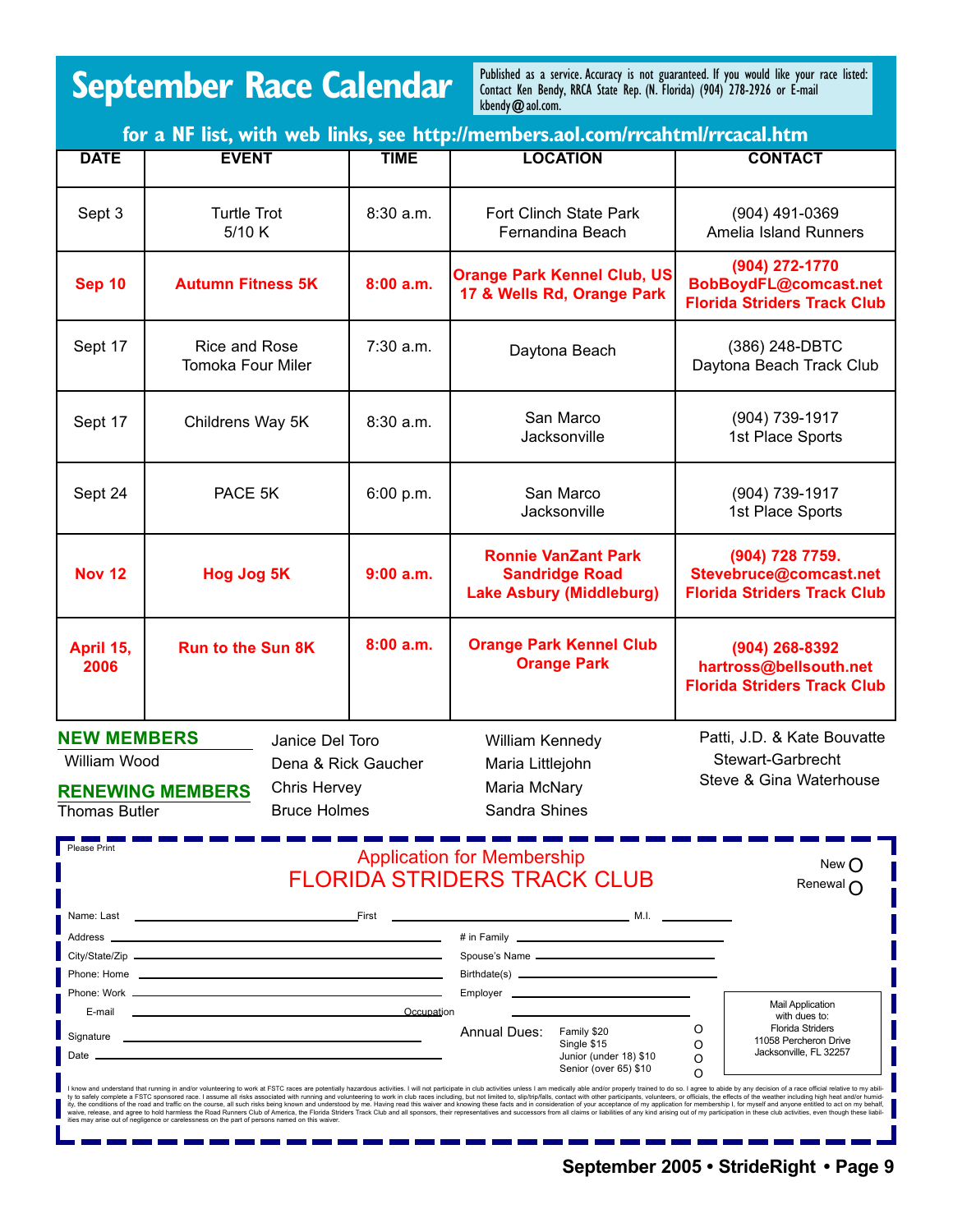| <b>GROUP TRAINING RUNS</b> |                                               |                                                             |                                                                                                       |                                                                   |  |
|----------------------------|-----------------------------------------------|-------------------------------------------------------------|-------------------------------------------------------------------------------------------------------|-------------------------------------------------------------------|--|
| <b>DAY</b>                 | <b>TIME</b>                                   | <b>DISTANCE</b>                                             | <b>JACKSONVILLE AREA</b>                                                                              | <b>CONTACT</b>                                                    |  |
| Sunday                     | 6:30 AM                                       | 5 to 10 Miles<br><b>Various pace</b><br>groups              | Atlantic Beach<br>Sea Turtle Inn                                                                      | <b>Bill or Dot Mitchell</b><br>(904) 241-0331<br>mitd0005@mac.com |  |
| <b>Sunday</b>              | 6:30 AM                                       | 6 to 20 Miles<br><b>Various pace</b><br>groups              | <b>Orange Park Sun Tire</b><br><b>Blanding Blvd.</b>                                                  | Bob Boyd (904) 272-1770<br>BobBoydFL@Comcast.net                  |  |
| <b>Sunday</b>              | 7:00 AM                                       | 10 to 15 Miles<br>Moderate pace                             | <b>Jacksonville</b><br>Jewish Community Alliance (904) 237-4100<br>8505 San Jose Blvd.                | <b>Wendy Patterson</b><br>wenrex@comcast.net                      |  |
| <b>Sunday</b>              | 10:00 AM<br><b>Late Sept-</b><br><b>March</b> | 3-8 Miles<br><b>Trail Run</b>                               | <b>Ponte Vedra</b><br><b>Guana State Park</b>                                                         | Craig O'Neal (904) 568-4825<br>charityrunningcoach@yahoo.com      |  |
| <b>Monday</b>              | 5:30 PM                                       | 6 Miles                                                     | Jacksonville<br>Downtown Bridges Charthouse Restaurant<br>parking lot                                 | Karin or Rob Glenn (904) 886-4095                                 |  |
| <b>Tuesday</b>             | 6:30 PM                                       | 5.5 Miles<br><b>River Road Area</b><br><b>Various paces</b> | <b>Orange Park</b><br>1st Place Sports<br>550-7 Wells Rd.                                             | John Metzgar (904) 215-9440                                       |  |
| <b>Tuesday</b>             | 6:30 PM                                       | $5 + miles$                                                 | <b>Ponte Vedra Beach</b><br><b>Sawgrass Village</b>                                                   | Craig O'Neal (904) 568-4825<br>charityrunningcoach@yahoo.com      |  |
| Weds.                      | 6:30 PM                                       | <b>Interval Training</b>                                    | <b>Orange Park, St. Johns</b><br><b>Country Day Track</b><br>(park @ Lakeside Elem.<br>on Moody Road) | Bob Boyd (904) 272-1770,<br>BobBoydFL@Comcast.net                 |  |
| Weds.                      | 5:30 PM                                       | <b>Interval Training</b>                                    | <b>Jacksonville</b><br><b>Bolles School</b><br><b>San Marco Blvd.</b>                                 | Bob Carr (904)743-3325                                            |  |
| Weds.                      | 6:00 PM                                       | 6.2 Miles<br>Easy pace                                      | <b>Jacksonville</b><br><b>Boone Park Riverside</b>                                                    | Doug Tillett (904) 388-6139<br>douglastillett@hotmail.com         |  |
| <b>Thursday</b>            | 6:30 PM                                       | 5 Miles<br>Varied pace                                      | San Marco/Largo Park<br><b>Corner of Naldo and</b><br>Largo                                           | Doug Tillett (904) 388-6139<br>douglastillett@hotmail.com         |  |
| <b>Saturday</b>            | 7AM                                           | $7+$ miles                                                  | <b>Ponte Vedra Beach</b><br><b>Sawgrass Village</b>                                                   | Craig O'Neal (904) 568-4825<br>charityrunningcoach@yahoo.com      |  |

**Updated: September 2005. Please contact Trish at StrideRightEdit@aol.com with any changes to this listing.**

### Send your stories to StrideRightEdit@aol.com by the 15th of the month!

**RUNNER'S QUIZ Answers:** (from page 4) **1.** 5 miles is 45 meters farther than 8 kilometers. **2.** The first race over the 26 miles, 385 yards distance was in the 1908 Olympics in London. **3.** Marathon foot races, and other events using that term, are named for the city in Greece where the 1896 Olympic road race of 40 kilometers started. **4.** The 6th and 7th runners on a cross country team are official place holders and therefore they "push" up the score of opposing teams. Only the top 5 runners figure in the team score. **5.** The bell lap of a track race is the final lap, regardless of the distance. The term was used mostly in Europe until recently. In the USA, the term "gun lap" was and is used when a starter's pistol is fired to signify the final circuit.

#### **Page 10 • September 2005 • StrideRight**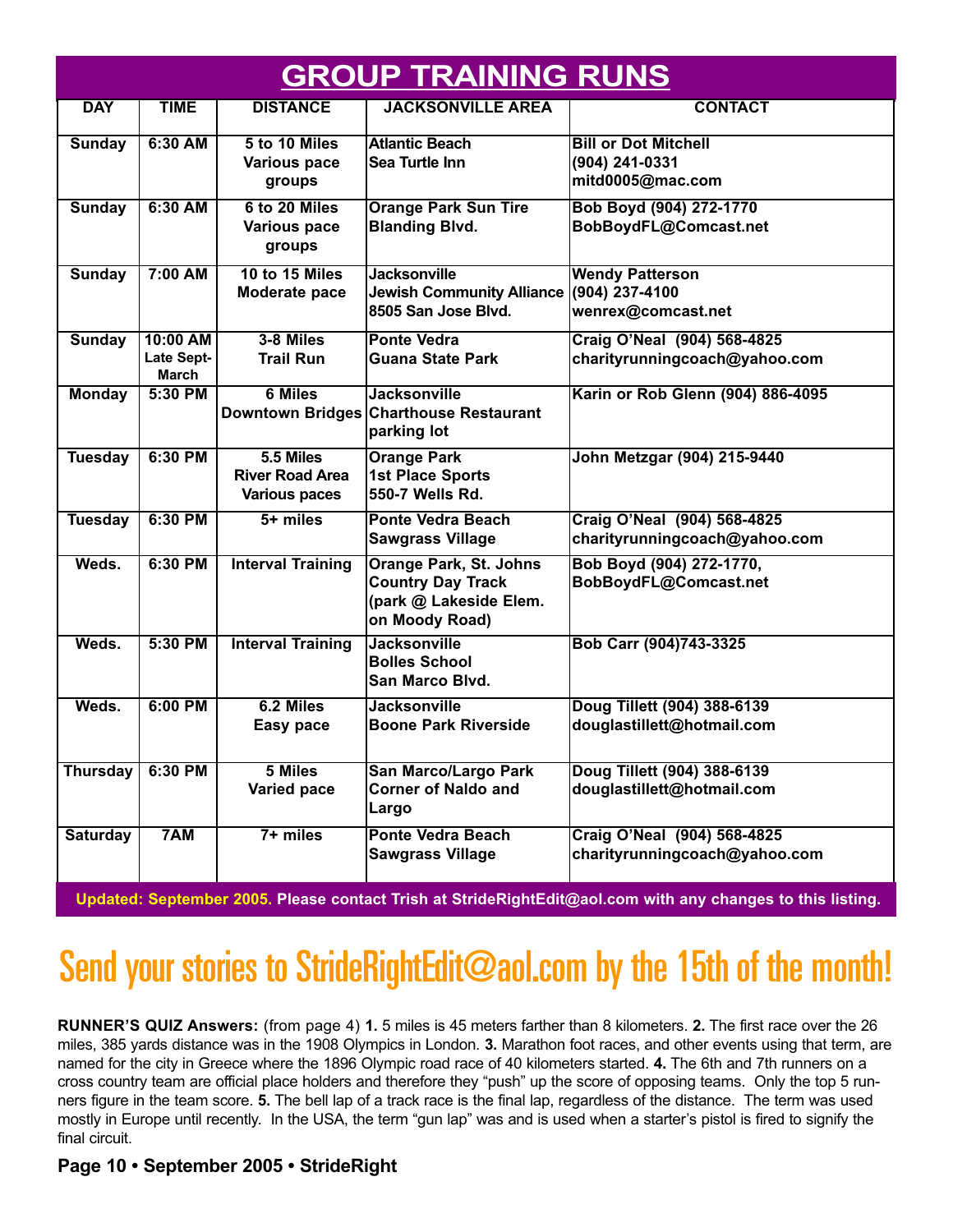## **MILE MARKER MUSINGS By Robert Glenn**



Greetings from the end of the SUM-MER, hot enough for ya? Maybe September will be 70s in the day and 50s at night, in Alaska. But that is what makes us Jacksonville runners tough, so I wouldn't have it any other way. First up, two corrections from last month. I left out **Victor Corrales** as an age group winner in the Jacksonville Grand Prix series

since I failed to account for the fact that **Bill Dunn** was 5th overall and thus should've been pulled from the age groups, my mistake. Congrats Victor. Also, I reported a triathlon result but managed to mangle the time and name of the race. I think I'll fix that by no longer reporting triathlon results, I mean, we are a running club aren't we? Joking. It should have read that **Vicky Connell** won her age group with a 1:06:09 (not a 2:13, oops) and the triathlon was the **JaxTri Series** held at Little Talbot Island. This is what I get as divine retribution for catching one of our favorite Times-Union columnist Striders in an inconsequential error and getting a mention under "off the mark." Pay back is rough. Three races to report on, so we'll get to them.

The **Summer in the City 5K** was held in Hemming Plaza on the 23rd of July. Our fastest Strider was **Bill Dunn** with an 18:43, which was good for the Masters Male win. The fastest female Strider was **Mary Ann Brown** with a 25:25 which earned here first in age group (a fast 10 years old). Other Striders that ruled their age group roost included **Frank Frazier, Barbara Whitter, Marie Bendy, Ken Bendy**, and **Joe Connolly**, competing in his 831st race (a fast 80 years old). Our mature male Striders pulled off another age group sweep coup in both the 60-64 age group and the 65-69 age group. The 60-69 age group sweepers in no particular order were, **(Continued on next page)**

# **Florida's Finest Search**

Why just run when you can fly! Kick up a little pixie dust of your own on January 8, 2006 at the Walt Disney® Marathon! The marathon race committee will select Florida residents to compete in the race as part of the Florida's Finest Team. Florida's Finest Team members will receive:

- Walt Disney World® Marathon entry
- Florida's Finest goodie bag
- Special bus transportation to start
- Seeded number
- A front starting position
- One-room hotel accommodations for two (2) nights and three (3) days
- Two (2) one-day / one-park tickets for the Magic Kingdom® Park, Epcot® , Disney-MGM Studios, or Disney's Animal Kingdom® Theme Park
- Two (2) meals per day
- Invitation to the VIP Reception
- Access to the Hospitality Suite

One to three guests of the Florida's Finest Team member will receive:

- Two (2) one-day / one-park tickets for the Magic Kingdom® Park, Epcot® , Disney-MGM Studios, or Disney's Animal Kingdom® Theme Park
- Two (2) meals per day
- Invitation to the VIP Reception
- Access to the Hospitality Suite

One guest of the Florida's Finest Team member will receive:

- Entry into Walt Disney World® Marathon, Half Marathon, or Family Fun Run 5K (fee is not waived). Guest race application must be submitted by November 15, 2005.

The race committee is currently in the process of selecting this years Florida's Finest Team. Final selection will be made by October 15, 2005. The Team, with a brief biography on each, will be announced in the November/December 2005 edition of Florida Running & Triathlon Magazine.

To be considered, athletes must be Florida residents and submit the following by September 30, 2005:

(1) Running resume, which includes as many contacts as possible: home address, work & home phone numbers, fax number, and email address

(2) Birth date, and age on race day (January 8, 2006)

(3) Running career highlights

(4) Marathon(s) completed during 2002 thru 2005 (please include the race name, date, finish time and place)

(5) Lifetime PRs at various distances and, if applicable, master PRs.

(6) PRs from 2001 - 2005 if different from lifetime PRs at various distances. Include race name and date of each PR.

Please send application materials to:

**Florida's Finest Lorraine Evans 8640 Tansy Drive Orlando FL 32819 Tel: 407-352-9131 Fax: 407-351-0191 or email: FLRUNN@cfl.rr.com**

This magical opportunity is open to all Florida residents. To participate in the 2006 Walt Disney World® Marathon, as one of Florida's Finest, submit the requested information today!<sup>®</sup>